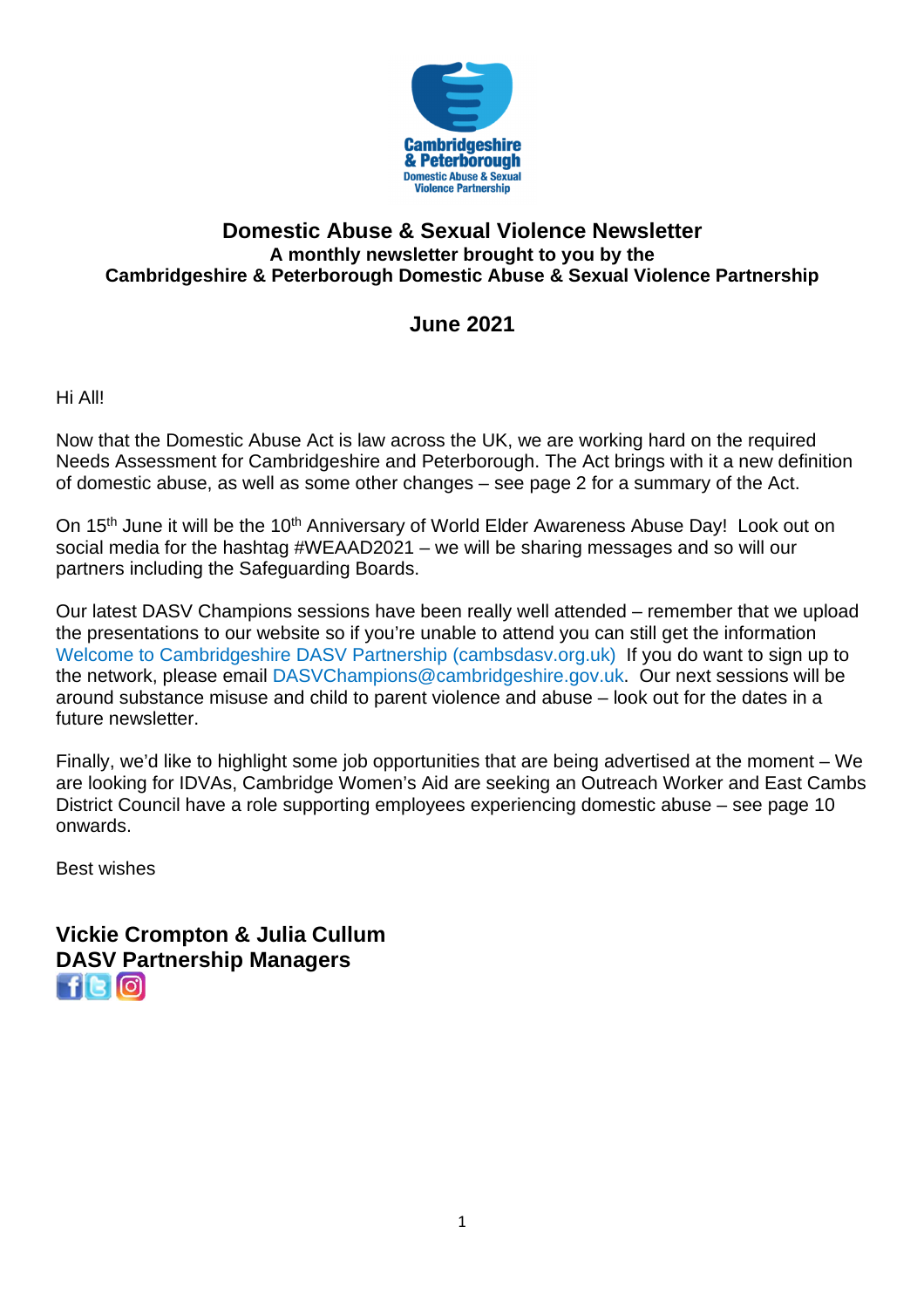## **The Domestic Abuse Act – summary of key changes**

### **Definition of Domestic Abuse:**

Behaviour of a person ("A") towards another person ("B") is "domestic abuse" if-

(a)A and B are each aged 16 or over and are personally connected to each other, and (b)the behaviour is abusive.

(3)Behaviour is "abusive" if it consists of any of the following—

(a)physical or sexual abuse;

(b)violent or threatening behaviour; (c)controlling or coercive behaviour;

(d)economic abuse (see subsection (4));

(e)psychological, emotional or other abuse;

### and **it does not matter whether the behaviour consists of a single incident or a course of conduct**.

(4)"Economic abuse" means any behaviour that has a substantial adverse effect on B's ability to—

(a)acquire, use or maintain money or other property, or

(b)obtain goods or services.

(5)For the purposes of this Act A's behaviour may be behaviour "towards" B despite the fact that it

### consists of **conduct directed at another person (for example, B's child).**

(6)References in this Act to being abusive towards another person are to be read in accordance with this section.

(7)For the meaning of "personally connected", see below

### **Definition of "personally connected":**

(1)For the purposes of this Act, two people are "personally connected" to each other if any of the following applies—

(a)they are, or have been, married to each other;

(b)they are, or have been, civil partners of each other;

(c)they have agreed to marry one another (whether or not the agreement has been terminated); (d)they have entered into a civil partnership agreement (whether or not the agreement has been terminated);

(e)they are, or have been, in an intimate personal relationship with each other;

(f)they each have, or there has been a time when they each have had, a parental relationship in relation to the same child (see subsection (2));

(g)they are relatives.

### **How will the Act help victims?** The Domestic Abuse Act will:

- create a statutory definition of domestic abuse, emphasising that domestic abuse is not just physical violence, but can also be emotional, coercive or controlling, and economic abuse. As part of this definition, children will be explicitly recognised as victims if they see, hear or otherwise experience the effects of abuse;
- create a new offence of non-fatal strangulation;
- extending the controlling or coercive behaviour offence to cover post-separation abuse;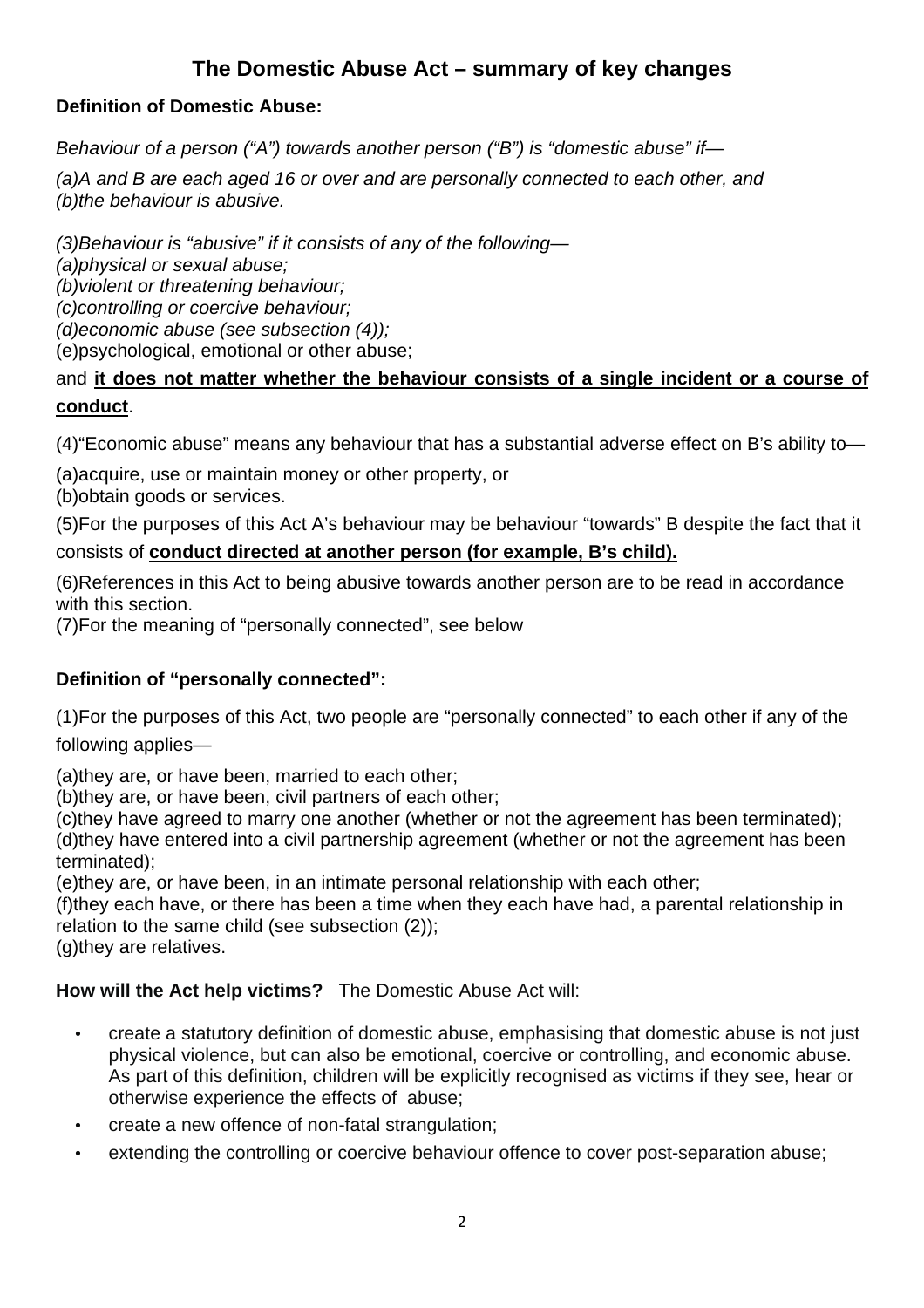- extend the 'revenge porn' offence to cover the threat to disclose intimate images with the intention to cause distress;
- clarify the law to further deter claims of "rough sex gone wrong" in cases involving death or serious injury;
- create a statutory presumption that victims of domestic abuse are eligible for special measures in the criminal, civil and family courts (for example, to enable them to give evidence via a video link);
- establish in law the Domestic Abuse Commissioner, to stand up for victims and survivors, raise public awareness, monitor the response of local authorities, the justice system and other statutory agencies and hold them to account in tackling domestic abuse;
- place a duty on local authorities in England to provide support to victims of domestic abuse and their children in refuges and other safe accommodation;
- provide that all eligible homeless victims of domestic abuse automatically have 'priority need' for homelessness assistance;
- place the guidance supporting the Domestic Violence Disclosure Scheme ("Clare's law") on a statutory footing;
- ensure that when local authorities rehouse victims of domestic abuse, they do not lose a secure lifetime or assured tenancy;
- provide that all eligible homeless victims of domestic abuse automatically have 'priority need' for homelessness assistance;
- stop vexatious family proceedings that can further traumatise victims by clarifying the circumstances in which a court may make a barring order under section 91(14) of the Children Act 1989;
- prohibit GPs and other health professionals from charging a victim of domestic abuse for a letter to support an application for legal aid

### **How will the Act strengthen measures to tackle perpetrators?** The Domestic Abuse Act will:

- prohibit perpetrators of abuse from cross-examining their victims in person in family and civil courts in England and Wales;
- bring the case of R vs Brown into legislation, invalidating any courtroom defence of consent where a victim suffers serious harm or is killed;
- enable domestic abuse offenders to be subject to polygraph testing as a condition of their licence following their release from custody;
- extend the extraterritorial jurisdiction of the criminal courts in England and Wales, Scotland and Northern Ireland to further violent and sexual offences;
- provide for a new Domestic Abuse Protection Notice and Domestic Abuse Protection Order, which will prevent perpetrators from contacting their victims, as well as force them to take positive steps to change their behaviour, e.g. seeking mental health support;
- Extend the extraterritorial jurisdiction of the criminal courts in England and Wales, Scotland and Northern Ireland to further violent and sexual offences;
- Introduce a statutory duty on the Secretary of State to publish a domestic abuse perpetrator strategy (to be published as part of a holistic domestic abuse strategy).

### **When does the Act come into force?**

The Act is now law and will begin to be implemented across criminal justice systems and agencies later this year. For more information and Fact Sheets on each new measure, please visit Domestic Abuse Act: Factsheet - Home Office in the media (blog.gov.uk)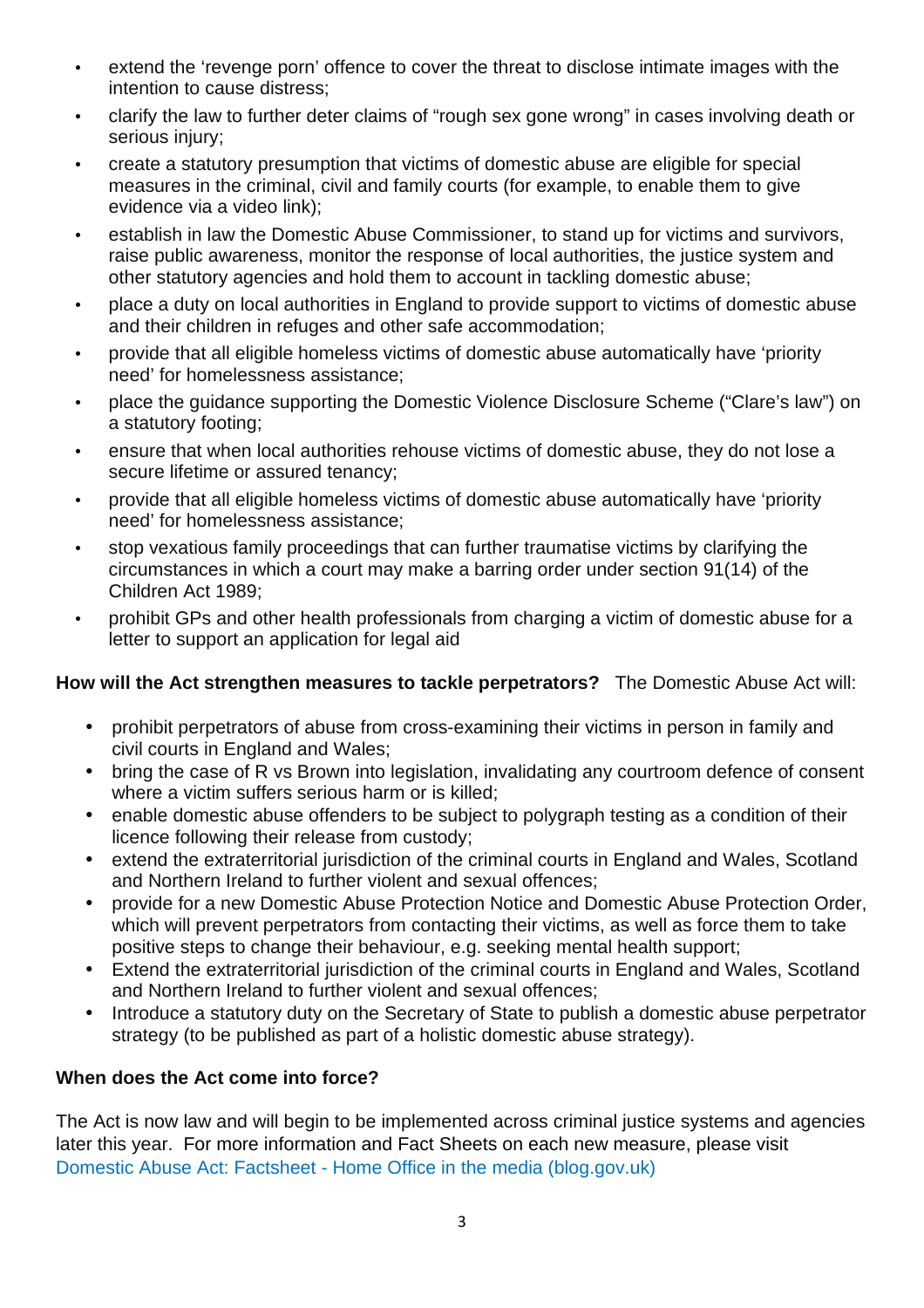# **Safeguarding Boards online training**

The Safeguarding Boards have a number of online training presentations that are free to access. Topics include Domestic Abuse, Recognising Abuse in Adults at Risk, Making Safeguarding Personal

E-Learning during Covid-19 | Cambridgeshire and Peterborough Safeguarding Partnership Board (safeguardingcambspeterborough.org.uk)

# **Domestic Abuse and Brain Injury**

The Disabilities Trust have released a new study, which adds to mounting evidence, examined the brain injury knowledge of domestic abuse practitioners across the UK. Practitioners working in domestic abuse services were invited to answer a short online survey to understand their perception of the prevalence of brain injury in those they support, alongside their level of experience of, and understanding of acquired brain injury. The study reveals that:

- Survivors 'often' or 'sometimes' report symptoms or causes of brain injury, including:
	- $\circ$  blows to the head, face or neck (56%),
	- $\circ$  being thrown against the wall or floor (56%),
	- o having their teeth knocked out (66%) or,
	- o loss of consciousness (66%).
- 81% of domestic abuse practitioners who responded had received no previous training on brain injury
- 62% felt 'mostly unprepared' to identify symptoms meaning that the potential life changing impacts of a brain injury remain invisible.
- 10% had heard of The Disabilities Trust's Brain Injury Screening Index (BISI) and there was even less knowledge of other screening tools for brain injury.

 The results of this important study show that questions about possible causes of brain injuries are not being asked regularly or consistently enough in domestic abuse services and there is an apparent disconnect between what domestic abuse practitioners believe the prevalence to be, in comparison to the regularity of potential causes of injuries reported by survivors.

Research, however, is still lacking into how common brain injury is amongst survivors of domestic abuse in the community. Therefore, moving forward the Disabilities Trust is working collaboratively with survivors of domestic abuse and the specialist practitioners who support them, to gather further evidence and campaign for change in policy and processes to ensure training and holistic, tailored support is provided nationally.

You can read the research at

A\_Practitioners\_Perception\_Domestic\_Abuse\_and\_Brain\_Injury\_The\_Disabilities\_Trust\_.pdf (mcusercontent.com)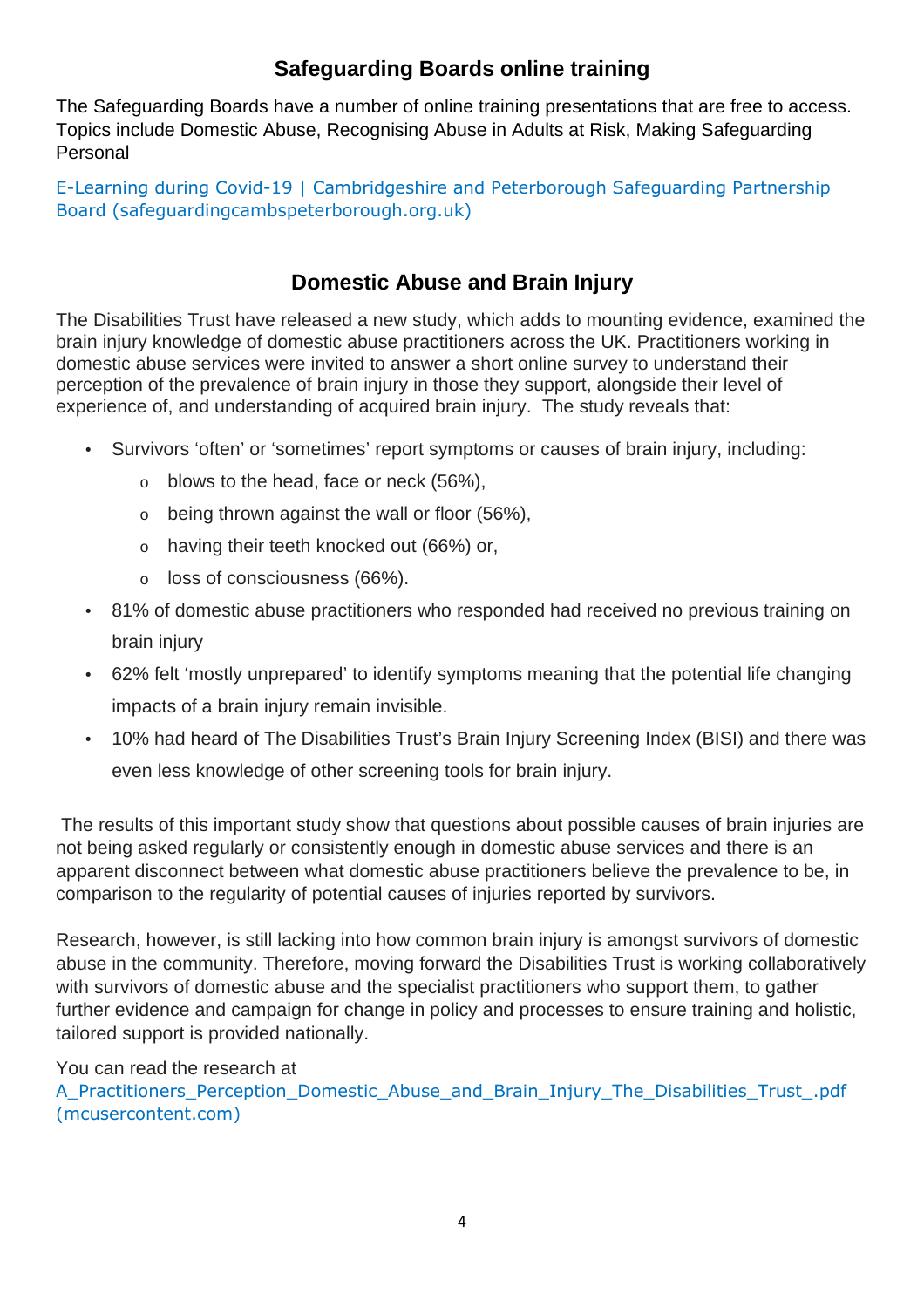## **Call for Powers of Entry**

Hourglass – the UK's only charity dedicated to stopping the abuse of older people – is urgently calling for powers of entry for social workers. They are campaigning for this power for instances where access to interview an adult at risk or where there is suspected abuse, is being denied, leaving too many older people alone and at risk.

Hourglass originally argued for these powers to be included under the Care Act (2014) and tried again for the Domestic Abuse Act earlier this year. The case was for a new power in the context of a referral to adult safeguarding, where concerns are expressed by someone – a family member, a neighbour or a member of the public – about the potential abuse or neglect of an adult, where the Local Authority representative is unable to gain access to interview the adult in question. This year we campaigned for inclusion under the Domestic Abuse Bill. Unfortunately, these powers are yet to make it into legislation in England.

#### **Making the case…**

1 – To close the gap that can leave a victim exposed to on-going harm.

There are insufficient powers of access held by the Local Authority where they are refused entry to the premises and the suspected victim has mental capacity. A useful depiction of the operation of the Local Authority duties as they stand is found here. The case concerned a 94-year-old woman, the Local Authority were acting on a duty to investigate suspected abuse following reports of harmful behaviour from third party sources. The social worker faced consistent obstruction in carrying out their duties. Despite several third-party referrals for an adult safeguarding assessment, the social worker was unable to gain access to the lady without the suspected perpetrator present.

The case notes read: "The local authority had no alternative but to visit on numerous occasions and to attempt to see G on her own. Anything else would have been a dereliction of their duty to her as a vulnerable person about whom they had received complaints about possible financial predation. Local authority staff must be permitted to carry out their duty to investigate reports relating to safeguarding unhindered". The existing powers, which lie with the police and have a 'life and limb' threshold, were not sufficient in this instance and the victim in question experienced ongoing harm at the hands of her abuser.

2 – The power of entry was introduced in Scotland in 2008, and similar powers came into force in Wales in 2016. Legislative change could bring England in line with these legislations.

Some have cited the low utilisation of these powers, particularly in Scotland where the legislation has been in place for a significant amount of time. However, evaluation of the implementation of additional powers in Scotland have found that, although rarely used, codifying a power of access under the Adult Support and Protection Act (Scotland) (2007) improves practice and creates a stronger legal basis to investigate where access has been refused or made difficult (1,2,3).

#### 3 – This power is supported by practitioners!

In 2017, Kings College London's Social Care Workforce Research Unit undertook research that showed over half of practitioners interviewed were in favour. Practitioners identified many benefits of powers of entry, including: that it could prevent cases progressing to a point that life or limb powers were needed; might generally speed up the process of safeguarding enquiries; and that awareness that social workers have this power, might persuade some of the family members or other individuals obstructing access, to allow a social worker to talk to the adult at risk without having to get a court order at all (4).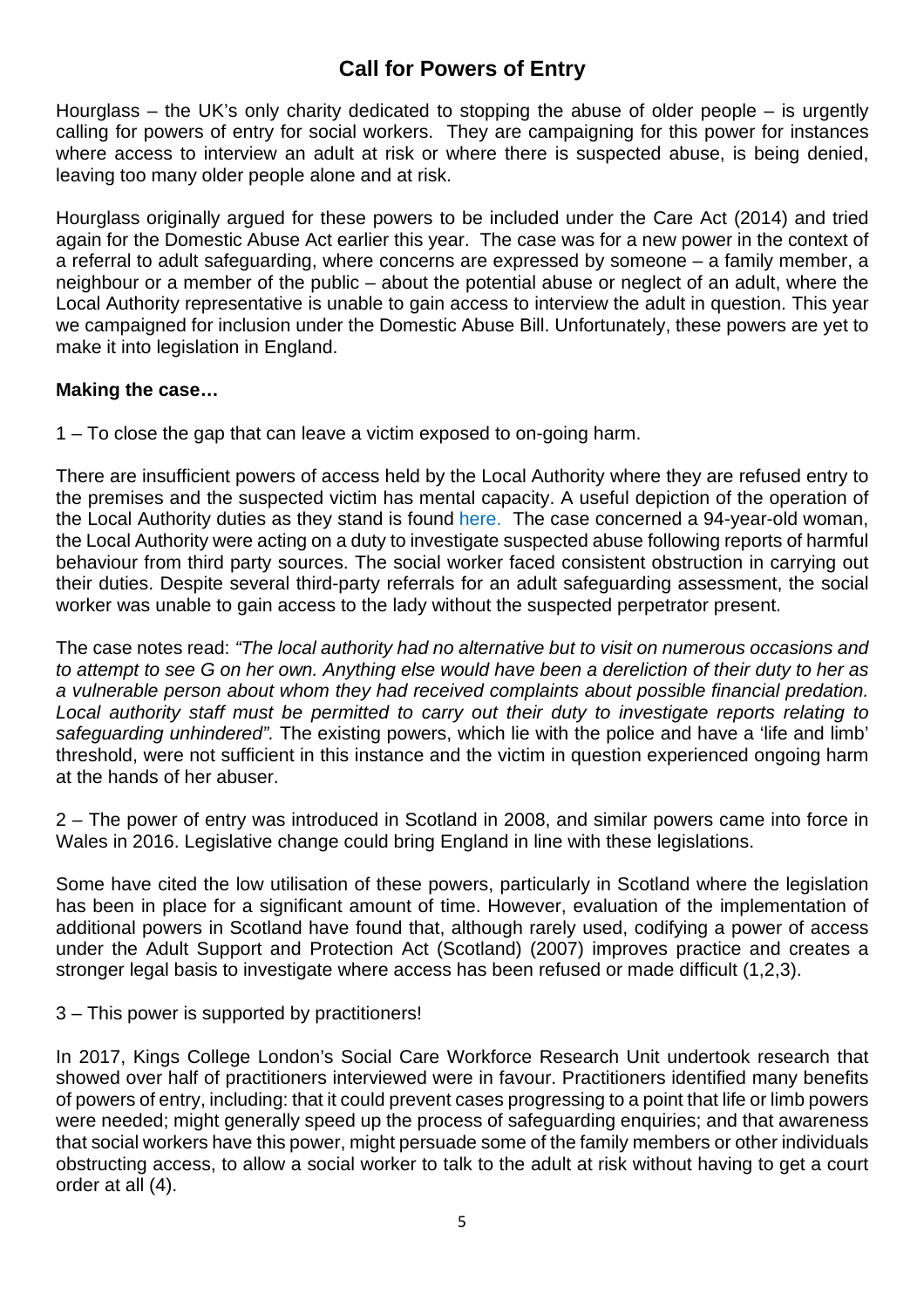## **Research into sexual violence of older people**

Amanda in our team is carrying out some research into sexual assault perpetrated against older people in hospitals and care settings, inspired by the horrific case below. If you have any information – such as anonymised case studies or professional opinions that you'd like to share – please get in touch.

## **Stroke patient died after being sexually assaulted in hospital bed**

Valerie Kneale, aged 75, was admitted to hospital in Blackpool following a stroke and later broke her leg after falling from a chair whilst in hospital. During the post-mortem, she was found to have 'internal and external haemorrhage which was in turn due to a vaginal laceration or tear' and this was found to be the cause of her death. A member of the hospital staff was arrested on suspicion of murdering Mrs Kneale as well as two rapes, one against a colleague. He has been released on bail whilst investigations continue.

# **BBC mental health tool**

MHFA England has partnered with BBC News to develop some interactive exercises around the principles of Mental Health First Aid training.

Using situations relevant to the pandemic, people can try the exercises to see whether they could spot the signs and symptoms of mental ill health, listen compassionately, and signpost individuals to get further support.

Published for the start of Mental Health Awareness Week, the tool has been shared on **BBC Headroom**, the BBC's dedicated platform for mental health advice, resources and content. It was shared on the BBC News social media channels, and has generated thousands of referrals to the MHFA England website.

Please share the tool with your teams, clients or network. The tool will provide people with useful tips for starting conversations around mental health, as well as a taste for the skills and knowledge that Mental Health First Aid training can provide. To view the **interactive exercises, click here**.

## **Ofsted release report into sexual harassment in schools**

Sexual harassment, including online sexual abuse, has become 'normalised' for children and young people, a review from Ofsted has found.

Around 9 in 10 of the girls we spoke to said that sexist name calling and being sent unwanted explicit pictures or videos happened 'a lot' or 'sometimes. Inspectors were also told that boys talk about whose 'nudes' they have and share them among themselves like a 'collection game', typically on platforms like WhatsApp or Snapchat.

The review recommends that school and college leaders act on the assumption that sexual harassment is affecting their pupils, and take a whole-school approach to addressing these issues, creating a culture where sexual harassment is not tolerated.

The full report can be read at Ofsted: culture change needed to tackle 'normalised' sexual harassment in schools and colleges - GOV.UK (www.gov.uk)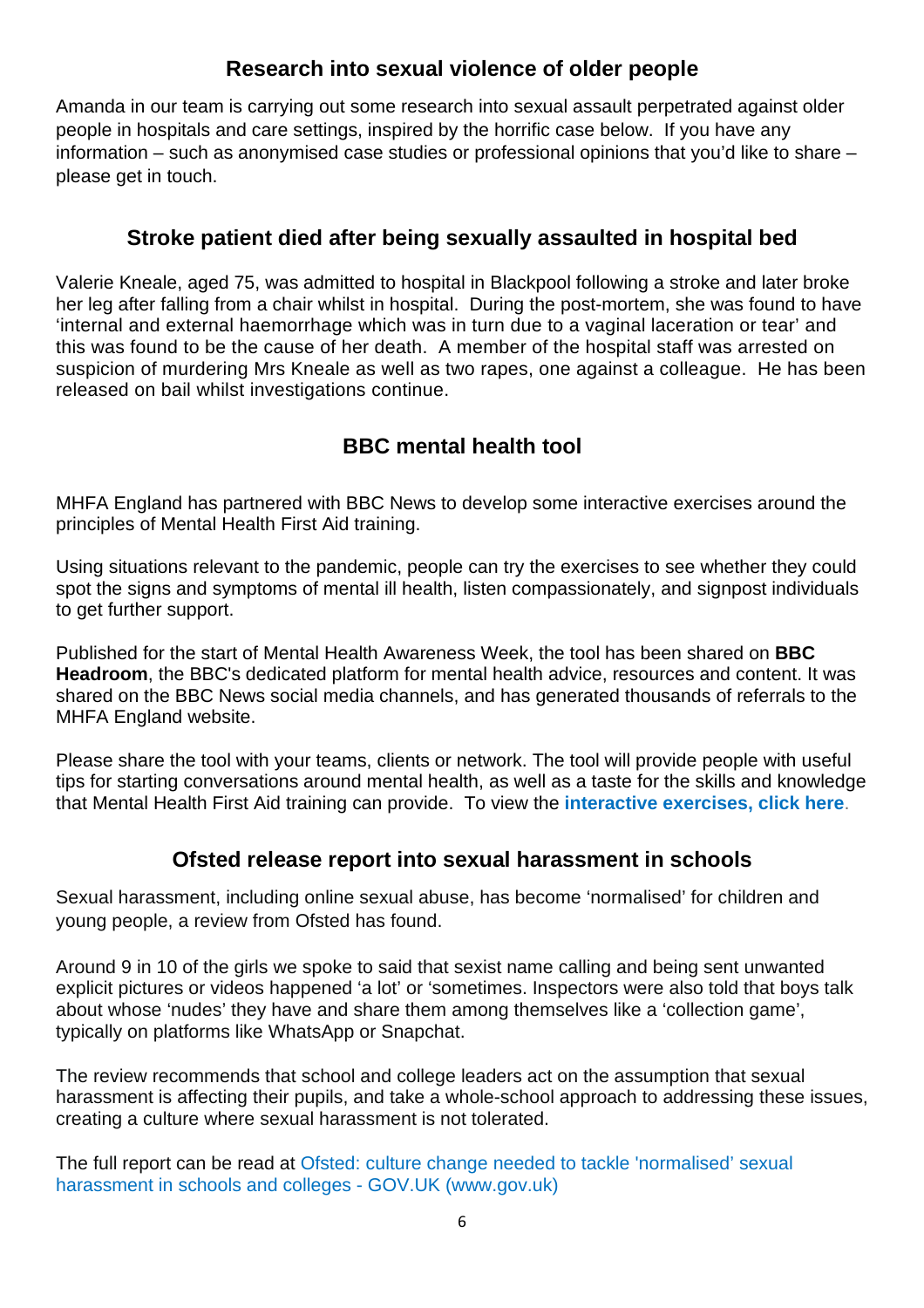## **Samaritans support for health and social care workers**

To address the acute and long term mental health impact of the pandemic on frontline workers, Samaritans launched a dedicated emotional support line for NHS and social care workers which is free, confidential, and available 7 days a week from 7am to 11pm. While restrictions may be easing, the charity is aware that health and social care workers may be beginning to process the impact of the past 15 months and is encouraging anyone who might be struggling to reach out for support.

Samaritans is also part of Our Frontline, a coalition effort with Mind, Hospice UK and Shout 85258. Through the platform of Our Frontline, the four charities collectively provide round the clock, oneto-one mental health support, resources and advice for key workers all in one place. The additional pressures the pandemic has placed on the shoulders of health and social care staff for such a prolonged period of time has exposed how important mental health support is for people in these professions. Our Frontline recently launched a new campaign that aims to support health and social care workers in particular, encouraging them to take a breath and check on themselves.

If you or anyone you know would benefit from emotional support, please visit **Samaritans** or **Our Frontline**.



### **An Introduction to Project Nova**

Project Nova is a charity that works with veterans who have been arrested or are at risk of arrest through vulnerability. We provide, information advice, guidance and referrals to partner organisations to help the veterans we work with to find work, access training and wider support (health, housing) Project Nova takes ownership and manages the case without signposting only. Project Nova is a partnership between RFEA – The Forces Employment Charity and Walking with the Wounded.

Our team make Project Nova unique. We bring insight of the culture and life in the armed forces and blend this with experience of the criminal justice and charity sectors: we understand the challenge faced by veterans who we work with and know how to navigate policing and courts systems, while helping veterans to find work – a huge confidence boost, which often allows them to take back control of their lives.

Since 2014, we have worked with over 5000 veterans. For those 'at risk of arrest' we've diverted 75% away from the criminal justice system pre-charge. Where veterans have been charged, reoffending rates are between 5% and 9% - a huge improvement on the MoJ's proven reoffending rate of 29%. We currently work with 18 of the 43 police forces in England and Wales and support veterans in the criminal justice system.

#### The difference we make to our veterans.

Our independently verified reoffending rates are well below the MoJ's published proven reoffending statistics of 29%. Evaluation of our work in Norfolk & Suffolk and Humberside, saw rates of 4.8% and 8.4% respectively. We have also had great success helping veterans leaving prison to find accommodation, employment and stability.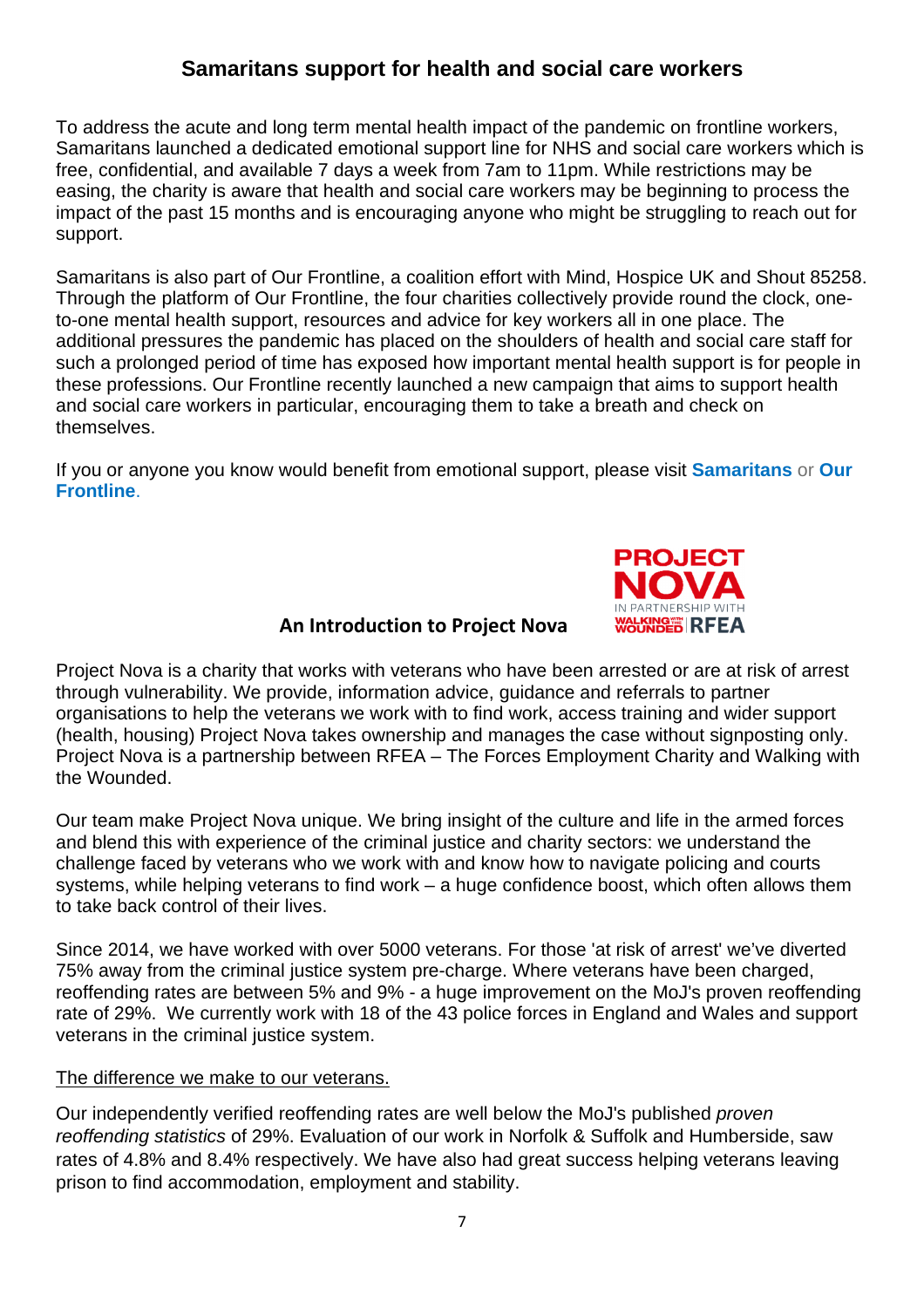- 81% of Project Nova veterans stated their mental health and well being has improved since working with Project Nova.
- 73% of Project Nova veterans improved their relationships with friends and community.
- 79% of project Nova veterans improved their anger management.

We provide specialist support to veterans on the HMPPS CFO3 programme in the North East, Yorkshire & Humberside and the East of England. We are also identifying the impact of onset Mental & Physical Health issues due to service within the Veteran community, e.g. PTSD, Transition and a whole host of Mental & Physical Health conditions that may well contribute to reoffending. Project Nova has a very close working relationship with NHS Liaison and Diversion services, TILS & CTS and have been instrumental in shaping the new HIS service.

#### How we do this

Project Nova provides veterans with hands on, practical support in the following ways:

- End to end support through the Criminal Justice journey. Including liaising with the Police, NHS Liaison & Diversion teams, HMPPS, NPS, CRC, HMCTS Defence teams and CPS.
- Assistance to access housing, including veteran specific support.
- Access to employment related training grants and education from military charities.
- Facilitating the access to specialist mental and physical health services the TILS and CTS NHS service

For every veteran referred to us, our Project Nova Support Team, carry out an initial phone assessment, which in turn facilitates a home visit by a Project Nova Coordinator, where a Full Needs Assessment is carried out. This looks at the veteran's life pre-service; their military career; and how they have managed after leaving the military. This forms the basis of a care plan, between the veteran, the Coordinator and a Justice Outcome Star is commenced and revisited every 3 months.

Should the veteran appear in court, we provide a letter to the Clerk to the Court, NPS & Defence solicitor outlining areas of concern from the Needs Assessment and the support available to the veteran to reduce the likelihood of reoffending.

Our Project Nova Support Team provide ongoing support to our veterans, checking on their welfare and effectiveness of referrals to partner organisations. We retain close working links to our referral partners, to refine their support. While our Coordinators maintain regular contact with the veteran, including to community benefit projects. We assume responsibility for each veteran's journey with a network of trusted partners to deliver timely and appropriate support. This helps our veterans to engage with Community Benefit programmes, which boost self-esteem and reduce social isolation during their journey.

A recent shift has seen Project Nova begin to work in the Community Space early, pre-offence and police involvement. This is proving to be very effective. It also means that referrals, which traditionally came from the police following an arrest, now come from a wider ranges of sources e.g. community benefit projects, as well as a potential Community Rehabilitation Company referral for Rehabilitation Activity Requirement days.

Project Nova - RFEA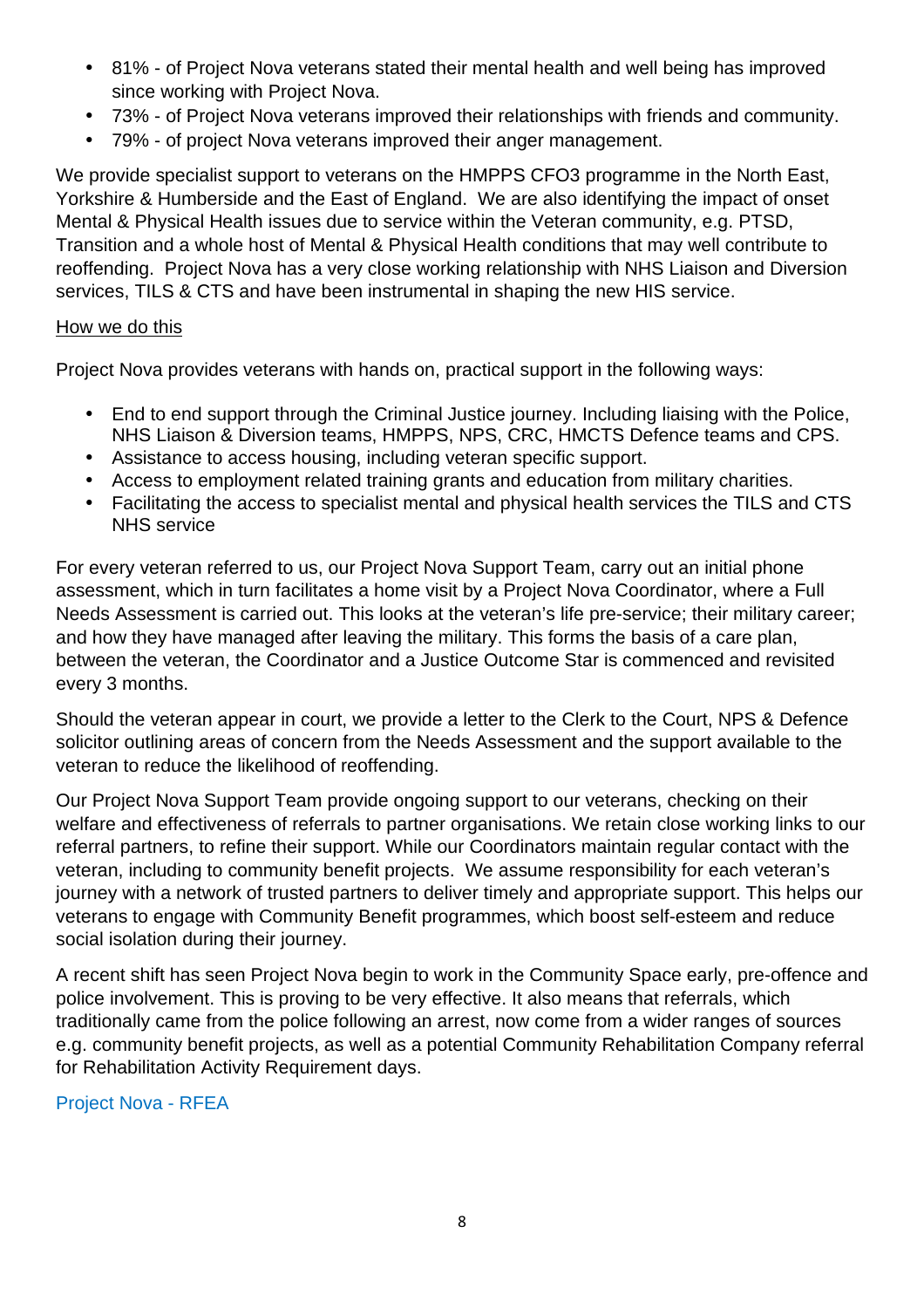# **Cambridge Rape Crisis launch Live Chat**

### **When is the Live Chat service open?**

The Live Chat is open on Fridays, 10am – 12.30pm.

### **What is the Live Chat service?**

If you need to talk, you can chat with one of our Live Chat volunteers during open hours.

It is an online service where you have up to 45 minutes to chat with one of our trained women and non-binary volunteers via text.

During the session, the volunteer will create a safe space for you to talk, and we will listen to whatever you want to say, at your pace. We will help you to find ways of expressing difficult feelings and to talk about difficult situations, without offering advice or telling you what to do.

We can ask questions and help you explore your options, and if you ask us for information about other forms of support, we can help provide this too.

### **Who is the service for?**

Our Live Chat service is available for women and girls of all ages and backgrounds who have been subjected to, or are survivors of, any form of rape, child sexual abuse or any form of sexual violence. It doesn't matter when this abuse happened, whether recently or a long time ago, we are here for you.

This includes those women and girls who are trans.

It is also available to non-binary individuals who have complex gender identities which include 'woman'.

We are also here for anyone who is supporting a female survivor, personally or professionally.

### **How do I start and end a chat?**

You can start a chat by clicking the green 'Chat live with us' at the bottom right of your screen. You can end a chat with us whenever you like, by clicking the cross at the top right of the chat box, and the window will disappear.

Live Chat | Cambridge Rape Crisis Centre

## **Family Court Rapid Consultation**

Nuffield Family Justice Observatory is continuing its work to support a system wide understanding of how family justice practice has been shaped by COVID-19.

Now that social distancing restrictions are starting to be relaxed, we have been asked by the President of the Family Division to undertake a further rapid consultation to glean insights that will inform how the courts should operate during the 'recovery' period.

From 10 June to 27 June we will be carrying out a short survey to ask all those involved in the family justice system about what aspects of working remotely should be retained, what problems continue to be encountered, and how best to address these.

This consultation is open to anyone with experience of the family court or court of protection during the pandemic - public and private family law proceedings, including proceedings in relation to financial remedies.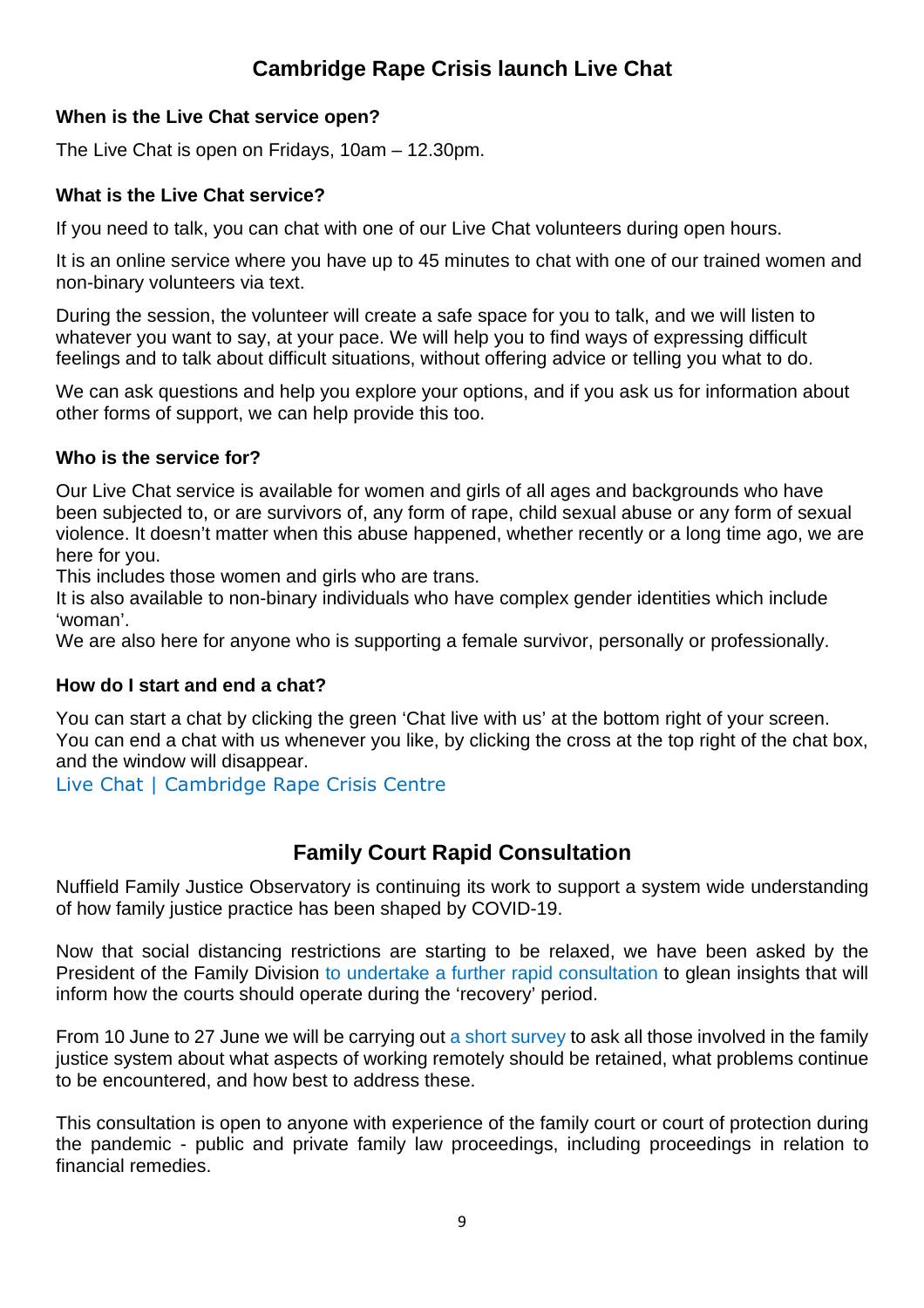## **IDVA Vacancies**

Following additional funding, we are seeking to expand our team of IDVAs.

You would work as part of a large experienced and committed team of IDVAs, who work across Cambridgeshire and Peterborough supporting clients to increase their safety. We would provide you with full support including in working towards the Safelives IDVA qualification.

Currently we have a number of specialist roles available, working with our housing colleagues and supporting victims in safe accommodation, across health services, and in courts. We are also looking for IDVAs working specifically with men and with local BAME communities The housing posts will require some work out of office hours and at weekends.

"Being an IDVA is a challenging but very rewarding, if your goal is job satisfaction then become an IDVA and help to make a difference" – Cambs IDVA

If successful at interview we would seek to match you with the most appropriate role. You will be experienced in supporting people who are experiencing difficulties in their lives, and work in a trauma informed way, being mindful of the range of challenges your clients may be facing. Along with a passion for supporting victims of domestic abuse, you will have a range of transferrable skills. You will be joining a dynamic and experienced team of IDVAs and be working within the Domestic Abuse and Sexual Violence Partnership Team.

Interview dates for these posts will be 5th and 6th of July 2021.

For more information and to apply, please visit

https://www.publicsectorjobseast.co.uk/Independent Domestic Violence Advisers - Various-Chord Park -

Godmanchester?jobId=23438&JobIndex=72&categoryList=&minsal=0&maxsal=150000&workingp attern=&keywords=&employee=-1&postcode=&Distance=0&AdvertiseOn=0

## **Full-time Outreach Support Worker vacancy**

Cambridge Women's Aid are currently looking for a full-time outreach support worker to join our team in providing practical and emotional support to women affected by domestic abuse.

You will understand the dynamics and impact of domestic abuse and how best to support survivors. Knowledge of help available to survivors of abuse is needed plus the ability to develop supportive relationships with women whilst maintaining strong professional boundaries. This is an enormously rewarding role in which you can make a real difference in women's lives.

This post is fixed term for a minimum of one year in the first instance. Currently you will work from home, but normally the job is based in Cambridge City with some travel across the county and is paid at NJC pay scale 19-24, £25,481 - £28,672 p.a for a 37 hour week plus a 5% pension contribution. We are open to discussion about flexible hours and/or location where feasible.

**How to Apply -** Women only need apply under schedule 9 (Part 1) of the Equality Act 2010.

The closing date for applications is midday on Thursday 24<sup>th</sup> June 2021. However, we are open to interviewing earlier if we find the right person.

For more information and to apply, please download the application pack at this link: https://cambridgewa.org.uk/blog.php